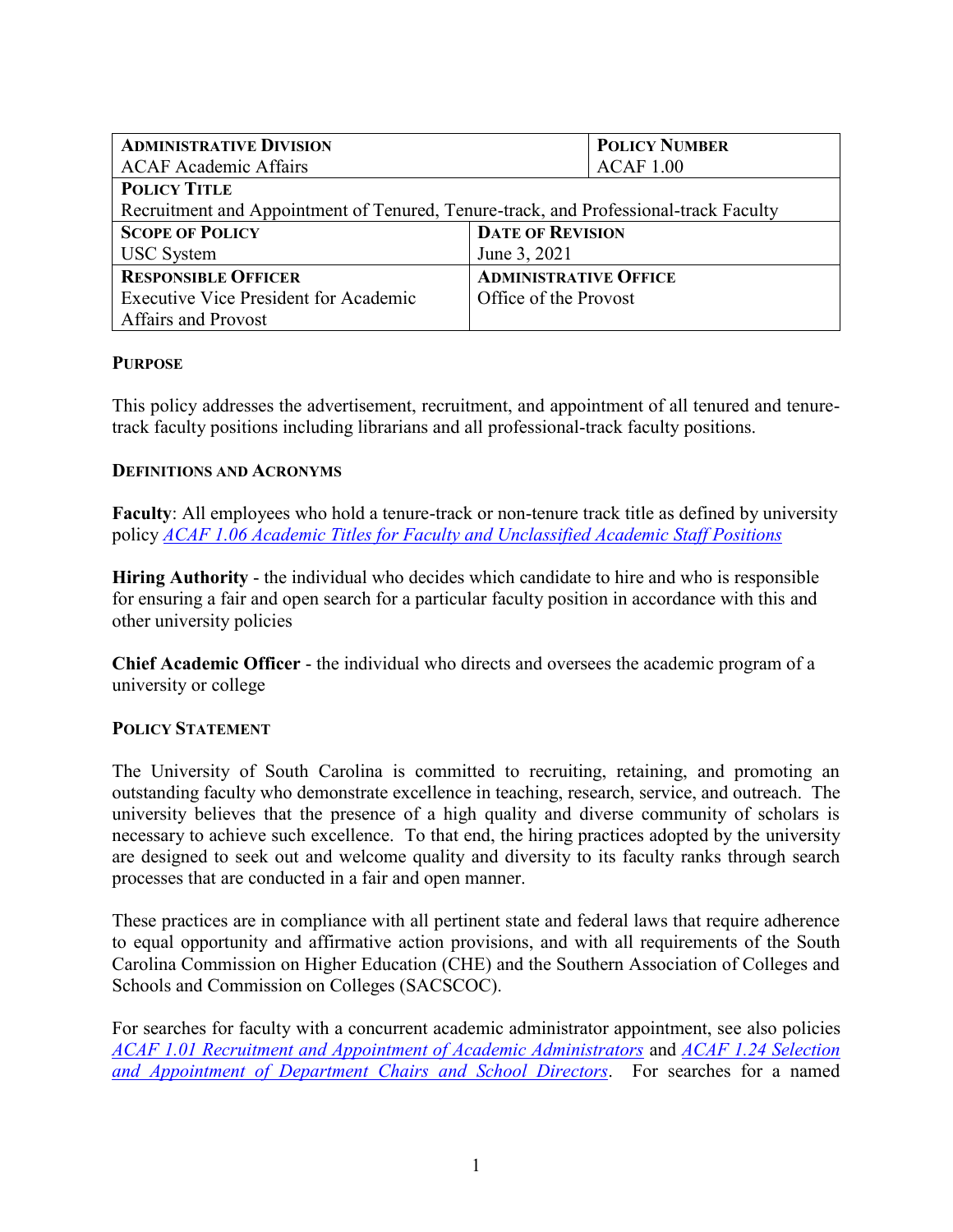professorship, endowed chair, or fixed term chair, see policy *[ACAF 1.21 Appointment and Review](https://www.sc.edu/policies/ppm/acaf121.pdf)  [of Endowed Chairs and Named Professorships](https://www.sc.edu/policies/ppm/acaf121.pdf)*.

- A. Academic Leadership Responsibility: Required Approvals
	- 1. The term "chief academic officer" is used throughout this policy and defined for each campus as follows:
		- a. For Columbia, the chief academic officer is the executive vice president for academic affairs and provost.
		- b. For the regional Palmetto Colleges, the chief academic officer is the chancellor for Palmetto College unless otherwise specified by the chancellor.
		- c. For the other comprehensive universities, the chief academic officer is the executive or senior vice chancellor for academic affairs unless otherwise specified by the chancellor.
	- 2. The hiring authority must be identified prior to the initiation of recruitment for a faculty position at any level and named in the official search record.
	- 3. A documented search process is required for all academic positions. The hiring authority will determine the scope and structure of the search process prior to the initiation of a search, in consultation with the next highest administrative office when appropriate.
	- 4. Approval for Tenured and Tenure-Track Faculty Searches
		- a. The hiring process for the tenure-track faculty positions must follow the process outlined in this policy and adhere to the guidelines contained in policy *[ACAF 1.06](https://www.sc.edu/policies/ppm/acaf106.pdf)  [Academic Titles for Faculty and Unclassified Academic Staff Positions](https://www.sc.edu/policies/ppm/acaf106.pdf)*.
		- b. The written approval of the appropriate chief academic officer is required prior to initiating a search for any tenured or tenure-track faculty position.
		- c. The approval of the hiring authority is required for all advertisements prior to listing in any written or electronic publication.
		- d. The written approval of the president is required before an offer can be extended for a hire with tenure and/or for a position at the rank of professor.

For a hire with tenure, offer letters must state that tenure is contingent on the approval of the Board of Trustees.

- 5. Approval for Professional-Track Faculty Searches
	- a. The hiring process for the professional-track faculty positions must follow the process outlined in this policy and adhere to the guidelines contained in policy *[ACAF 1.06](https://www.sc.edu/policies/ppm/acaf106.pdf)*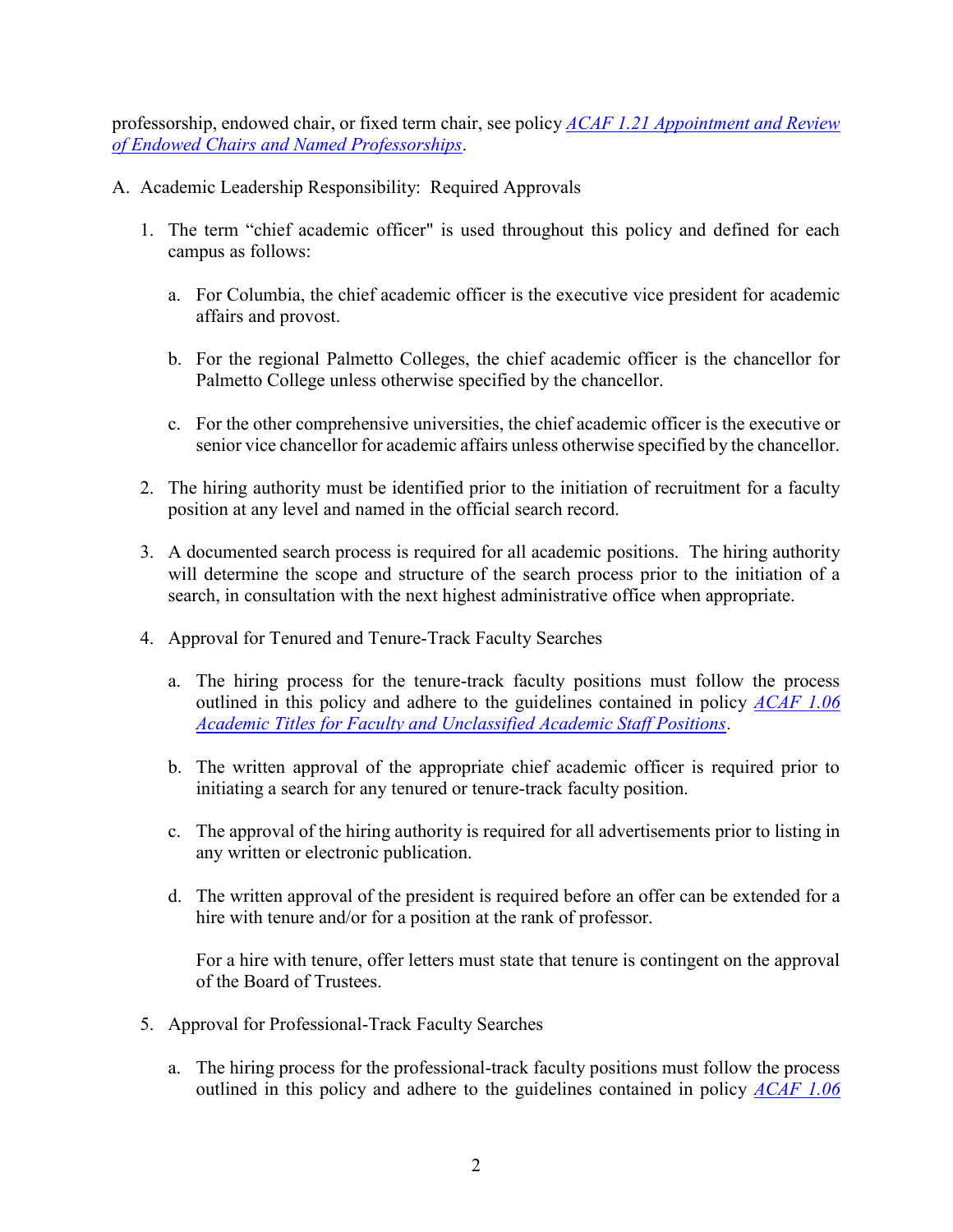*[Academic Titles for Faculty and Unclassified Academic Staff Positions](https://www.sc.edu/policies/ppm/acaf106.pdf)*. For USC Columbia, the process must also adhere to policy *[ACAF 1.16 Professional-Track](https://www.sc.edu/policies/ppm/acaf116.pdf)  [Faculty](https://www.sc.edu/policies/ppm/acaf116.pdf)*.

- b. The approval of the hiring authority is required at each stage of the process.
- c. The hiring authority determines the scope of a search, including whether a search committee will be used. However, searches for new and replacement professional-track faculty members must be advertised no less than five working days and preferably for ten calendar days. See also policy section A.3 above.
- d. For the Columbia Campus, the written approval of the president is required before an offer can be extended for the position of clinical professor, research professor; or professor of practice.
- d. Reappointment of the same person to the same position does not require an advertised search.
- e. When an emergency situation exists and a position must be filled immediately for continued operations and cannot wait for five working days for the position to be filled, a professional-track faculty member may be placed in the position for up to one year. If the position needs to be filled for additional time after the initial emergency time period, then a documented search, including advertisement, must be conducted.
- 6. Appointments to tenured, tenure-track and professional-track faculty positions at the university may be awarded by a hiring authority. All faculty positions must have an appointment in a campus, college or school regardless of the position's organizational home.
	- a. For Columbia, the hiring authority for faculty positions is the college/school dean unless otherwise specified by the provost. The dean may delegate this responsibility or specific aspects of this responsibility in writing.
	- b. On the regional Palmetto Colleges, the hiring authority for faculty positions is the chancellor for Palmetto College. The chancellor may delegate this responsibility or specific aspects of this responsibility in writing.
	- c. On the other comprehensive universities, the hiring authority for faculty positions is the executive or senior vice chancellor for academic affairs unless otherwise specified by the chancellor. The executive or senior vice chancellor may delegate this responsibility or specific aspects of this responsibility in writing.
- 7. Exceptions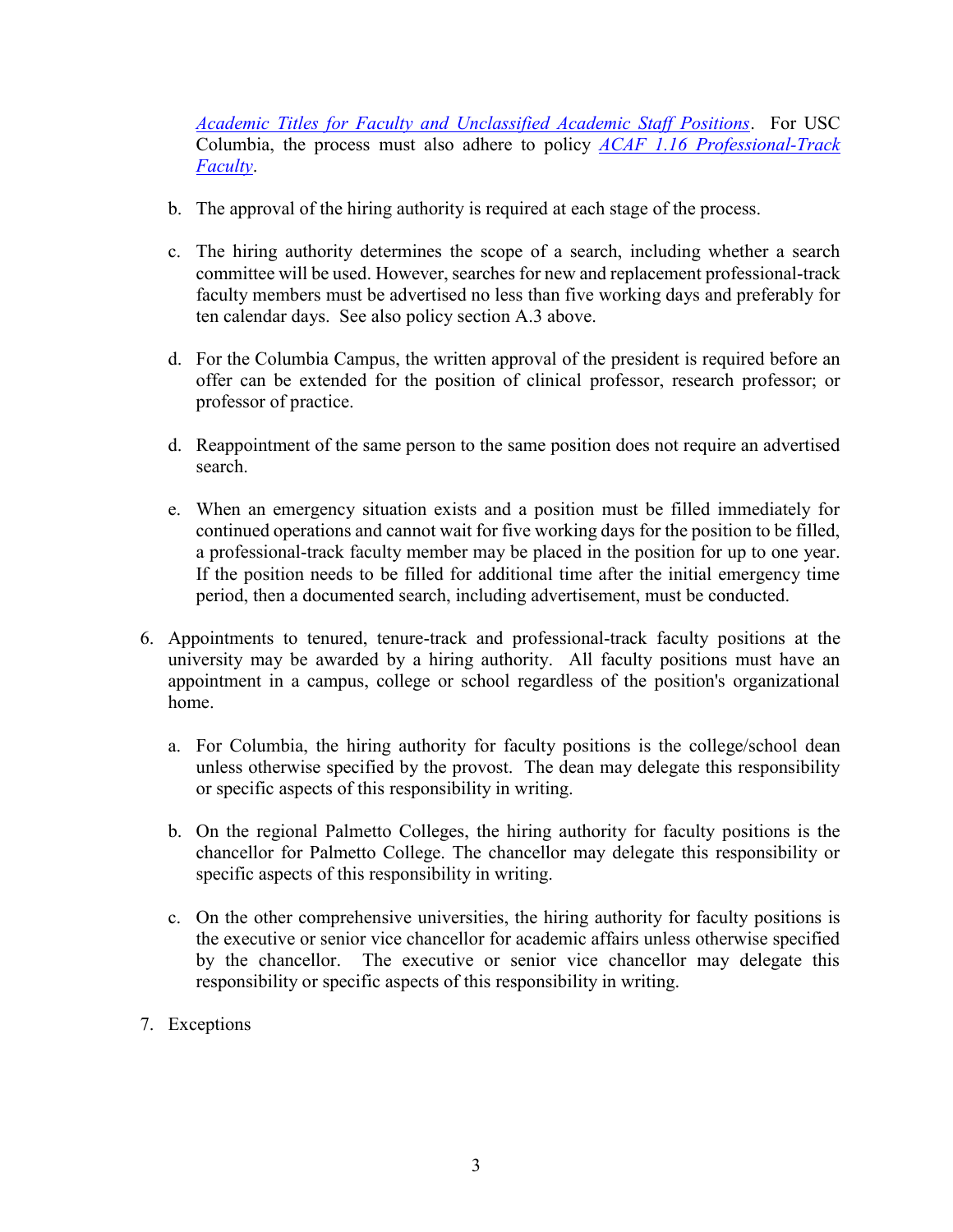In very unusual circumstances, the president, executive vice president for academic affairs and provost or chancellor may grant exceptions to this policy for their areas of responsibility, in consultation with the Director of the Office of Equal Opportunity Programs

B. Equal Employment Opportunity and Equity in Hiring Practices

The chief academic officers are responsible for ensuring that policies, procedures, and practices in academic units are consistent and in compliance with federal and state equal employment opportunity and educational access laws, rules and regulations.

Deans, directors, department chairs, center/institute directors, academic program managers, search committees and faculty members are responsible for implementing these policies and procedures at the campus, college, school, center, institute, and academic unit level.

- 1. It is the policy of the University of South Carolina to recruit, hire, train, promote, tenure, and otherwise make educational and personnel decisions without regard to any protected class as defined in policy EOP 1.03 Prohibition of Unlawful Discrimination and Harassment (except where sex, gender or age is a bonafide occupational qualification). (Also see policies *EOP [1.00 Equal Opportunity and](https://www.sc.edu/policies/ppm/eop100.pdf) Affirmative Action* and *[EOP 1.03 Prohibition of](https://www.sc.edu/policies/ppm/eop103.pdf)  [Unlawful Discrimination](https://www.sc.edu/policies/ppm/eop103.pdf) and Harassment*.)
- 2. All searches must be conducted in a fair and open manner, with documented efforts to develop the strongest and most diverse pool possible. All applicants must be equitably evaluated.
- C. Freedom of Information Act

Search committees at the university are within the definition of a "public body" found in the South Carolina Freedom of Information Act (FOIA). Therefore, all search committees must operate within with the requirements of FOIA. See also policy *[UNIV 2.00 Freedom](https://www.sc.edu/policies/ppm/univ200.pdf)  [of Information](https://www.sc.edu/policies/ppm/univ200.pdf)*.

D. Joint Appointments across Departments, Academic Programs, Schools, Colleges or **Campuses** 

Faculty members with joint appointments have defined responsibilities, distribution of effort and commitments in two or more units. One unit, typically with the highest level of effort is the primary unit while others are secondary units. Joint appointments may be either continuing or fixed-term appointments.

- 1. All joint appointments must be endorsed by all participating hiring authorities.
- 2. Search committees for joint appointments within the same campus, college or school must be constituted by the primary unit hiring authority or his/her designee. Search committees for joint appointments across colleges, schools, centers or institutes must be constituted by the primary unit hiring authority, in consultation with the hiring authorities of all participating academic units.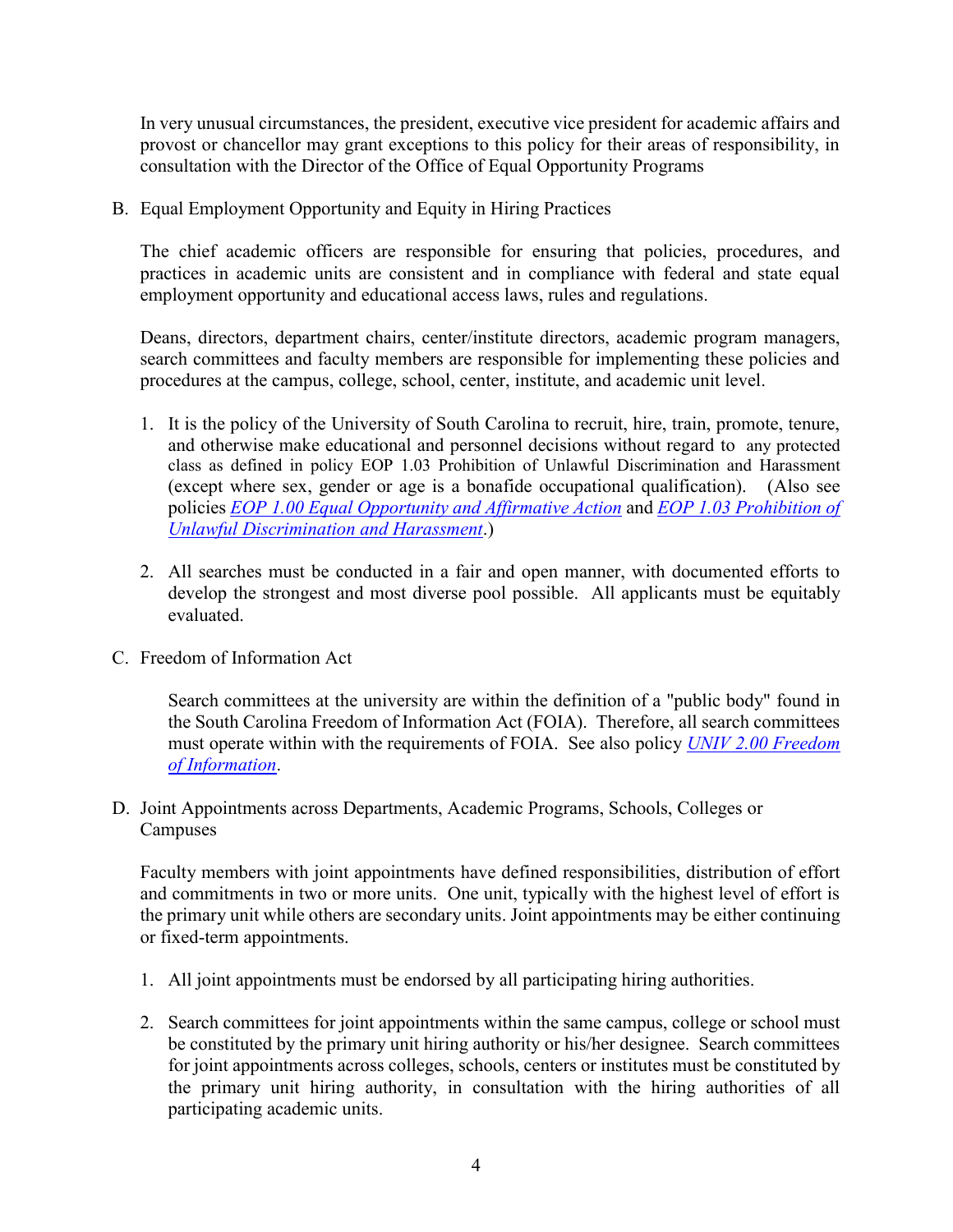- 3. Each joint appointment of a new hire or an existing faculty member should be formalized by a memorandum of understanding or charter that specifies the responsibilities of the faculty member to the primary and secondary units. The memorandum of understanding shall stipulate procedures for faculty evaluation and agreements regarding the allocation of resources. It should also address how the joint appointment can be rescinded at the request of the faculty or either academic unit. Faculty members holding joint appointments will have full rights and privileges of the primary department except as otherwise agreed in the memorandum of understanding.
- 4. For USC Columbia and the regional Palmetto Colleges, all draft memoranda of understanding for joint appointments of new or existing faculty within the same college or school or across USC Columbia colleges, schools, centers, institutes or the regional Palmetto Colleges must be reviewed by the Office of the Provost prior to becoming final. Joint appointments on USC Columbia must follow the USC Columbia *Faculty Manual*  Section entitled "Faculty with Joint Appointments."
- 5. Guidelines and procedures governing appointment, review and promotion of faculty with joint appointments can be found in each respective *Faculty Manual* within the USC system, if applicable.

### **PROCEDURES**

A. Search Committee Composition

Search committees must be representative of the university community's diversity as it relates to race, gender, and tenure status whenever possible and practical. The proportion of tenured, tenure-track, and professional-track faculty members will be determined by the hiring authority and should reflect the mission of the unit and the relative proportions of the faculty within the unit.

The hiring authority or his/her designee will select the search committee members, in consultation with departmental or unit faculty, and appoint a chair of the committee. Normally, the head of the department or unit should not serve as chair of the search committee.

- B. Search Process for FTE Faculty Searches
	- 1. Search Committee Charge: Every search for an FTE faculty position must be conducted by a search committee. Every search committee must meet with the hiring authority or his/her representative(s), before initiating the search to be charged and to discuss search guidelines and required procedures.
	- 2. Equity and Diversity Advocate: All search committees must identify an equity and diversity advocate to assist with understanding and implementing university equal opportunity guidelines and procedures. The hiring authority may appoint the advocate or direct the committee to select the advocate. In some units, the equity and diversity advocate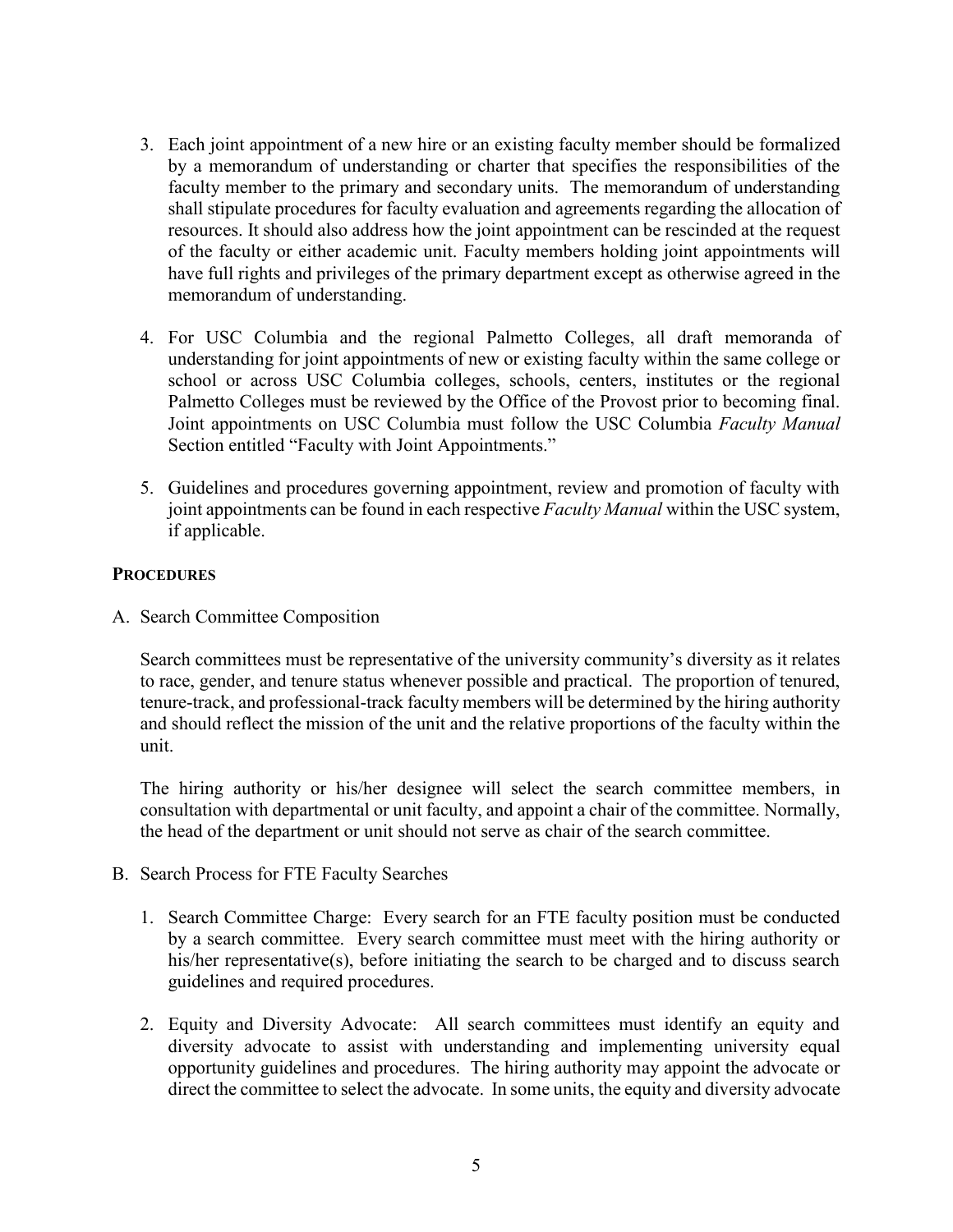may be the Chief Diversity Officer. See "Strengthening Academic Excellence Through [Affirmative Recruiting: Academic Recruitment and Selection Guidelines"](http://www.sc.edu/eop/manual.pdf) (published by Equal Opportunity Programs).

- 3. Advertising: Searches for new and replacement faculty members must be advertised no less than five working days and preferably for ten calendar days in one or more written and/or electronic national publications. See also procedure section C. 3 below.
- C. Required Hiring Documentation

All faculty hires must meet the guidelines below before the hiring process is completed.

- 1. Offer of Employment: An offer of employment must be in writing and must include the name of the hiring department, rank, salary, pay basis and effective date. A formal offer of employment cannot be made before required approvals are obtained. Employment expectations will state the responsibilities for teaching, scholarly performance, service, and extramural funding, as well as other specific criteria or service activities appropriate to the position. Information requirements such as the verification of degree(s) and background check(s) must be included, as well as contingencies such as moving or non-U.S. Citizenship requirements, as necessary. Criteria relating to all university, state and federal law requirements must be included as applicable. Sample letters and information links are available on the Office of the Provost website at [www.sc.edu/provost/forms.](http://www.sc.edu/provost/forms)
- 2. Academic Titles: Tenured, tenure-track and professional-track faculty may only be appointed to a position using one of the academic titles specified in policy *[ACAF 1.06](https://www.sc.edu/policies/ppm/acaf106.pdf)  [Academic Titles for Faculty and Unclassified Academic Staff Positions](https://www.sc.edu/policies/ppm/acaf106.pdf)*. The hiring authority will confirm that the correct title is used and that the candidates meet the required criteria for appointment. All exceptions must be approved in writing by the appropriate chief academic officer. This written approval should accompany the related hiring and personnel forms submitted to the Division of Human Resources for processing.
- 3. Non-U.S. Citizens: If the proposed offer of employment will be to a non-U.S. citizen, the Office for International Scholars (OIS) must be contacted prior to extending a verbal or written offer to ensure adherence to all federal and state regulations regarding the hiring of non-U.S. citizens; best practice is to contact OIS before placing advertisements when recruiting from a world-wide talent pool. Tenure-track faculty positions offered to non-U.S. citizens must have been advertised for a minimum of 30 days, either in a national print publication and/or in the online outlet of a national print publication, in order for search to be eligible for Permanent Employment Certification with the U.S. Department of Labor.
- 4. Tenure Clock Start Date for New Tenure-Track Faculty: Tenure-track faculty will normally begin employment at the university on either January 1 or August 16. All new faculty not beginning employment on January 1 or August 16, regardless of basis or hiring date, can be assigned official tenure-track status only on January 1 or August 16, whichever is the next date following the faculty member's hiring date. The hiring authority will ensure that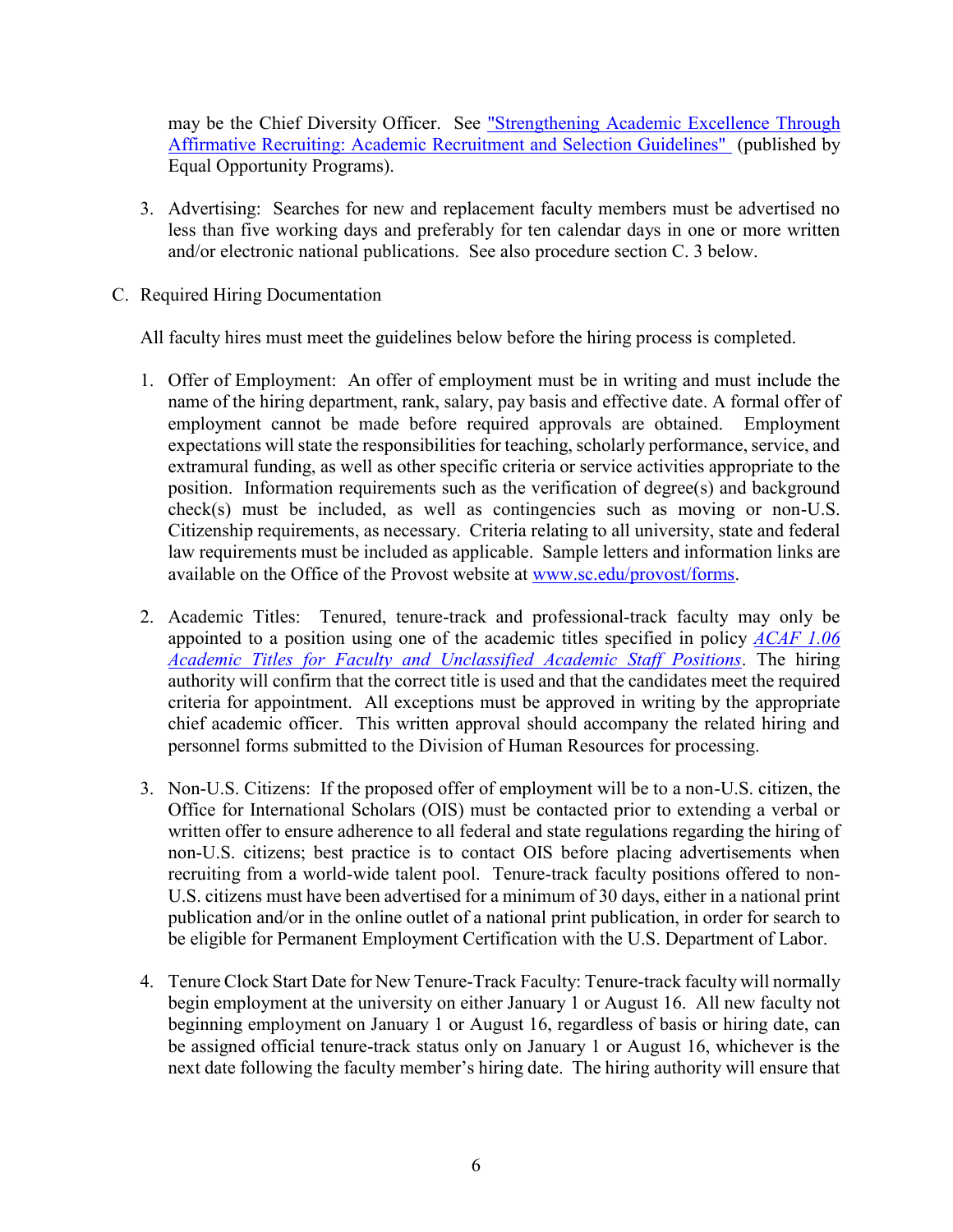the appropriate date, specifying when the faculty member's official tenure-track status will begin, is included in the individual's offer letter.

- 5. Required Job Reference & Background Checks for Faculty Positions: A job reference and criminal background check must be conducted for the final candidate for a faculty position at any level. By submitting the employment application, the candidate is authorizing the routine inquiry for the applicant's employment history. All faculty hires are contingent upon satisfactory results from the job reference and criminal background check. See also university policy HR 1.90 Background Screenings and Professional References.
- 6. The Electronic Verification of Employment Eligibility (E-Verify): Federal Law requires that all employers verify the identity and employment eligibility of all new employees (including U.S. citizens) within three days of hire. Employers are required to complete a Form I-9, and employees must provide employers with documents establishing both identity and eligibility to work in the United States.
- 7. Letters of Reference: All faculty hires require three letters of reference. The letters must be received by the hiring authority before the job offer is made.
- 8. Written Acceptance: The final candidate's signed acceptance of offer of employment must be received by the hiring authority prior to completion of the final hiring documents.
- 9. Credential Verification
	- a. The final candidate for a faculty position at any level must provide certified copies of academic credentials (i.e. official transcripts) to the hiring authority, as required by SACSCOC. All university faculty and other academic personnel involved in instruction must meet SACSCOC credential requirements for teaching at the appropriate level as outlined in policy *[ACAF 1.20 Credential Verification for](https://www.sc.edu/policies/ppm/acaf120.pdf)  [Instructors of Record](https://www.sc.edu/policies/ppm/acaf120.pdf)*.
	- b. Individuals appointed to a tenure-track faculty position must have obtained a terminal academic degree appropriate to the field. (See also policy *[ACAF 1.06 Academic Titles](https://www.sc.edu/policies/ppm/acaf106.pdf)  [for Faculty and Unclassified Academic Staff Positions](https://www.sc.edu/policies/ppm/acaf106.pdf)*.)
	- c. Official records of faculty credentials must be maintained by the office of the hiring authority for as long as the individual is in a faculty or instructional position.
- D. Maintenance of Official Search File

The office of the hiring authority or its designee has the responsibility for maintenance of the official search file for each position, including all materials submitted by applicants, documentation of advertisement when applicable, all search committee documents including meeting minutes when applicable, and any other documents related to the search. This file must be maintained for three years. In cases where a search process included known non-U.S.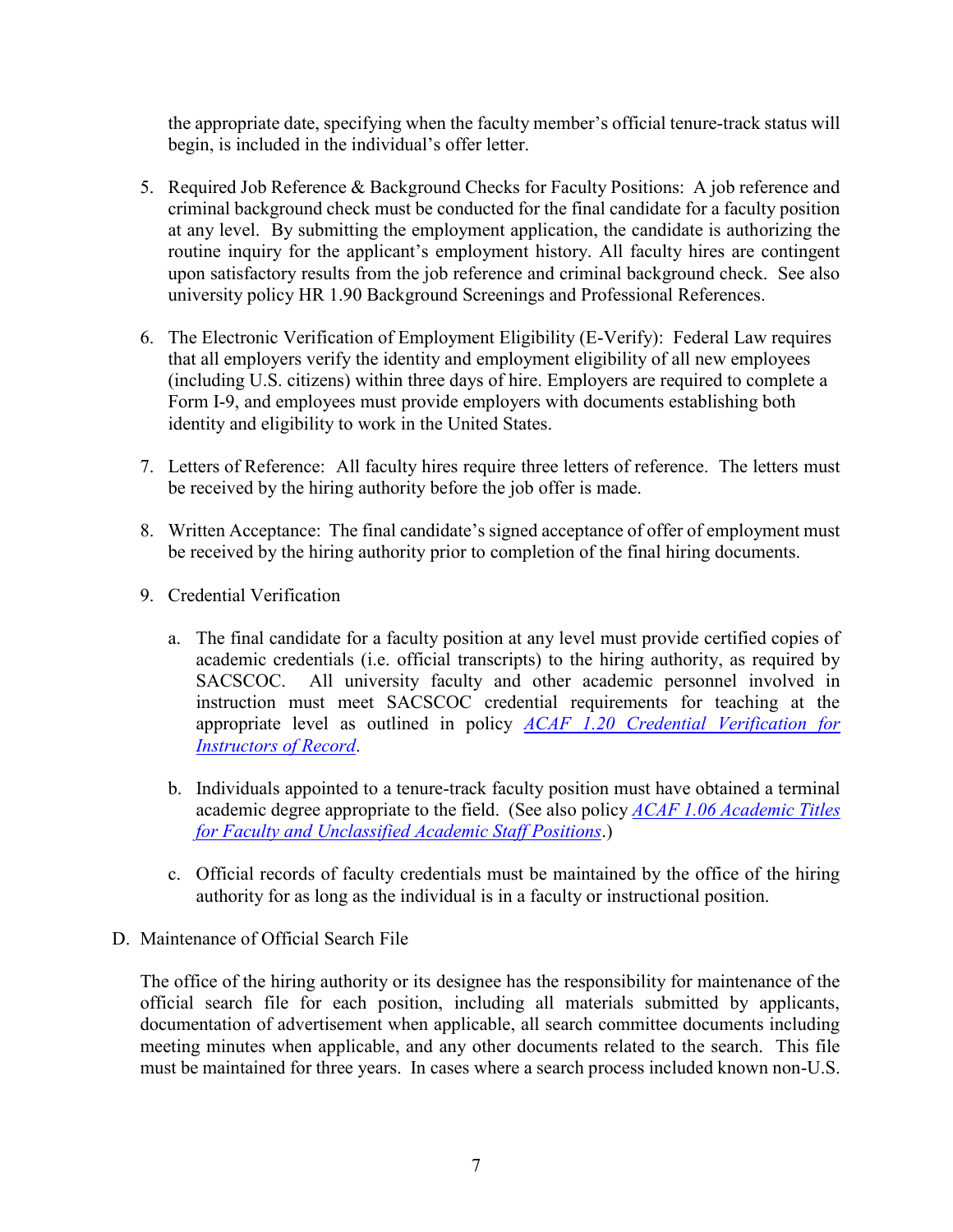citizens as applicants, the file must be maintained for 6.5 years from the date an offer was made to an international scholar who accepted it.

# **RELATED UNIVERSITY, STATE AND FEDERAL POLICIES**

See also the following related policies:

- [USC Columbia](https://sc.edu/about/offices_and_divisions/provost/docs/faculty_manual/faculty_manual_columbia_4_28_2021.pdf) *Faculty Manual*
- [USC Palmetto College Campuses](https://sc.edu/about/system_and_campuses/palmetto_college/internal/faculty_and_staff/academic_affairs/faculty_manual/index.php) *Faculty Manual*
- USC Aiken *[Faculty Manual](https://www.usca.edu/academic-affairs/faculty-resources/faculty-manuals)*
- USC Beaufort *[Faculty Manual](https://www.uscb.edu/human_resources/docs/Faculty-Manual-Board-Approved-Copy.pdf)*
- USC Upstate *[Faculty Manual](https://www.uscupstate.edu/faculty-staff/faculty-governance/faculty-manuals/)*
- [ACAF 1.01 Recruitment and Appointment of Academic Administrators](https://www.sc.edu/policies/ppm/acaf100.pdf)
- [ACAF 1.06 Academic Titles for Faculty and Unclassified Academic Staff Positions](https://www.sc.edu/policies/ppm/acaf106.pdf)
- [ACAF 1.16 Professional-Track Faculty](https://www.sc.edu/policies/ppm/acaf116.pdf)
- [ACAF 1.18 Change of Status between Tenure Track and Professional Track](https://www.sc.edu/policies/ppm/acaf118.pdf)
- [ACAF 1.20 Credential Verification for Instructors of Record](https://www.sc.edu/policies/ppm/acaf120.pdf)
- [ACAF 1.21 Appointment and Review of Endowed Chairs and Named Professorships](https://www.sc.edu/policies/ppm/acaf121.pdf)
- [ACAF 1.24 Selection and Appointment of Department Chairs and School Directors](https://www.sc.edu/policies/ppm/acaf124.pdf)
- [ACAF 1.61 Faculty Dual Career Accommodation](https://www.sc.edu/policies/ppm/acaf161.pdf)
- [EOP 1.00 Equal Opportunity Policy](https://www.sc.edu/policies/ppm/eop100.pdf)
- EOP 1.03 [Prohibition of Unlawful Discrimination and Harassment](https://www.sc.edu/policies/ppm/eop103.pdf)
- [UNIV 2.00 Freedom of Information Policy](https://www.sc.edu/policies/ppm/univ200.pdf)
- [HR 1.90 Job Reference and Background Checks](https://www.sc.edu/policies/ppm/hr190.pdf)
- [Strengthening Academic Excellence Through Affirmative Recruiting: Academic](http://www.sc.edu/eop/manual.pdf)  Recruitment and Selection Guidelines [\(Published by Equal Opportunity Programs\).](http://www.sc.edu/eop/manual.pdf)

## **HISTORY OF REVISIONS**

| <b>DATE OF REVISION</b> | <b>REASON FOR REVISION</b>                     |
|-------------------------|------------------------------------------------|
| February 1, 1995        | New policy approval                            |
| August 27, 2010         | Consolidated policies ACAF 1.00, ACAF          |
|                         | 1.03, ACAF 1.07 and ACAF 1.09 into one         |
|                         | updated policy and related procedures for the  |
|                         | recruitment and appointment of all tenured,    |
|                         | tenure-track and non-tenure-track faculty      |
|                         | positions. Guidelines and procedures for joint |
|                         | appointments across departments within one     |
|                         | college/school or across colleges/schools      |
|                         | were also added.                               |
| September 14, 2012      | Changed the time required for the retention of |
|                         | search and hiring records from five years to   |
|                         | three years. Also revised to clarify retention |
|                         | requirements for faculty credentials.          |